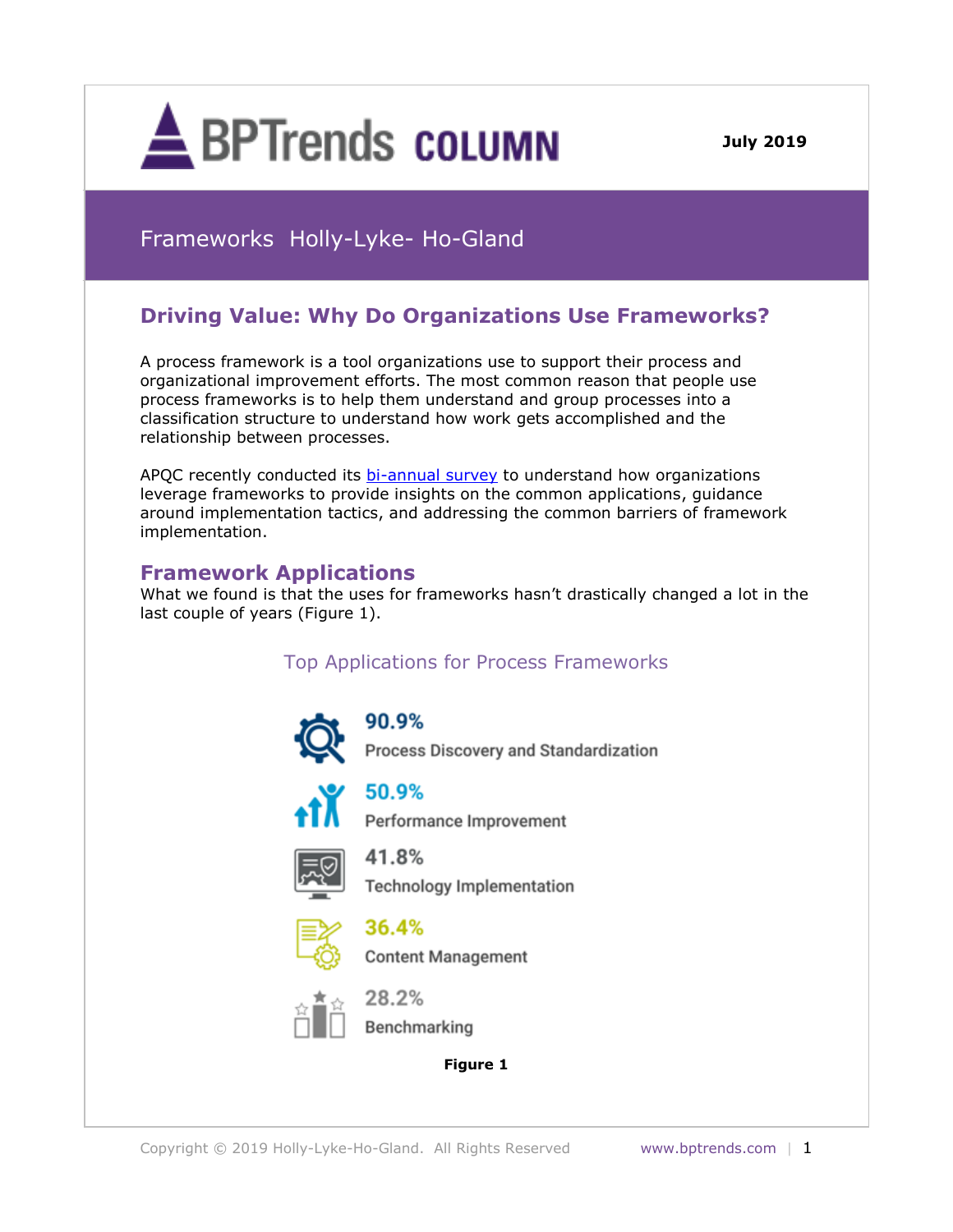#### **What's the Same?**

Process frameworks help organizations foster consistency, streamline the discovery of new processes, and play a crucial role in organizing data and content. So, it's no surprise that the clear majority of organizations continue to use them to support their process discovery, standardization, and performance improvement efforts.

#### *Process Discovery and Standardization*

Frameworks are immensely useful for the fundamental components of process discovery, such as identifying the "as is" state and documenting processes in maps. In other words, most organizations use frameworks for their primary purpose: as a reference model that they can use to understand their processes and create a model or structure that ensures work is being accomplished efficiently and monitored consistently.

For example, [Corporación Multi Inversiones \(CMI\)](https://www.apqc.org/knowledge-base/documents/establishing-end-end-processes-corporaci-n-multi-inversiones-cmi-case-study) had an imperative to shift their organization and culture to one that manages through end-to-end processes. So, after it prioritized the end-to-end processes for development and outlined its governance structure it engaged its process owners, business process leaders, and superusers begin process development with a day-long mapping workshop. During the workshop the team mapped it's as-is version of the end-to-end process and compares it to a framework to see how it matches the actual taxonomy. After mapping the process, the team then looked at best practices and benchmarking resources—because it had alignment with the external framework—to determine the best fit KPIs for the entire process.

#### *Performance Improvement*

Organizations use frameworks as the structure for managing their improvement efforts—including the development of measurement dashboards and the structure for collating information for their internal and external audits.

For example [Sword Group,](https://www.apqc.org/knowledge-base/documents/process-frameworks-and-gap-analysis-sword-group-case-study) uses a process framework as the foundation for conducting gap analysis to identify and prioritize improvement opportunities. The team uses level-1 process categories to determine which processes are included in the assessment and used a framework as external point of reference—focusing on for the gathering information in five measurement categories (each with their own maturity scale) to evaluate performance.

- 1. **Process Maturity:** measures the overall design and effectiveness of execution.
- 2. **Business Alignment:** measures the gap between the importance of the process to meet its objectives and its effective maturity.
- 3. **Accountability:** quantifies the governance of the process in the organization with identified roles and individuals held Responsible, Accountable or Contributing and Informed (RACI).
- 4. **Risk Management**: evaluates the ability of the organization to structurally identify, value, and respond to external unforeseen events.
- 5. **Performance Measurement:** captures the evaluation of the process outcome and its resource consumption to gauge the effectiveness of the process.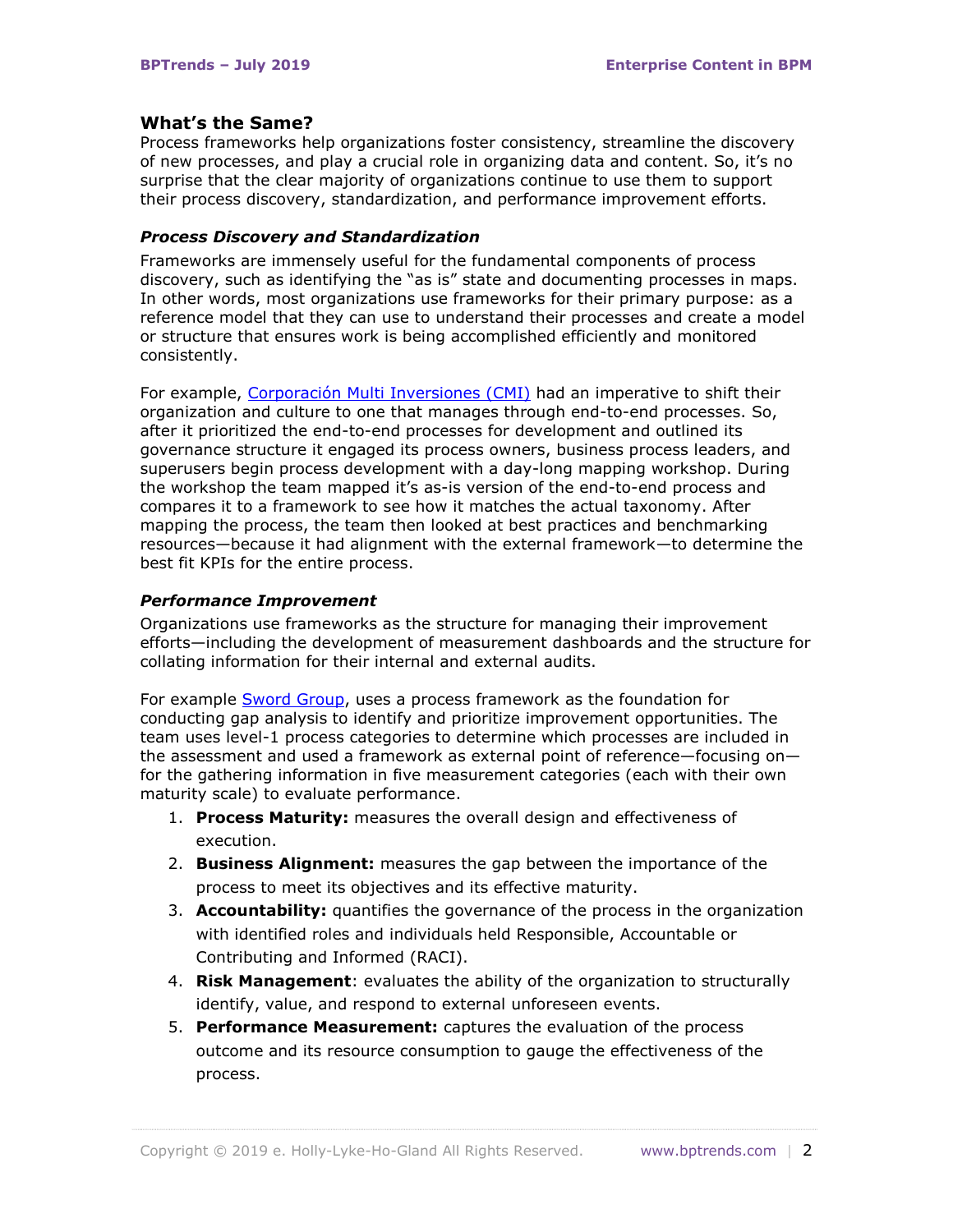This information is then collated into a maturity scorecard. The scorecard in combination with the detailed information gathered during interviews helps the team develop their full assessment of the organization's capabilities and prioritize improvement opportunities.

### **What's different?**

The biggest shift in framework applications is the ever-increasing role frameworks play in technology implementations. Organizations use frameworks to optimize their process for technologies like automation and ERP implementations. Or as the foundation of their capabilities mapping to chart systems to processes.

As we discussed in a previous [article](https://www.bptrends.com/process-frameworks-faster-process-automation-without-sacrificing-stability/) frameworks can help organizations speed up the time of automation projects without sacrificing sustainability of the bots. Automation is best fit for processes that are high-volume, transactional with numerous repetitive tasks. By their very nature these processes are not typically unique, lack high-levels of variations or exceptions, and only need to perform at industry standard, like those found in frameworks.

Additionally, [Cargill](https://www.apqc.org/knowledge-base/documents/securing-alignment-enterprise-resource-planning-and-it-transformations-carg) used a process framework as a component of its process team's work for a ERP transformation. The process team uses an end-to-end process framework to standardize process language and identify process owners. They also use the framework to educate leaders in the ERP engagements on what it means to look at the business from a process point of view and that while they are functional owners most of the processes are cross-functional.

An [automotive organization](https://www.apqc.org/knowledge-base/documents/transforming-be-product-driven-automotive-organization-case-study) used a framework to align the business and IT in transformation efforts. The transformation team used a process framework e foundation for mapping the organization's capabilities. The framework provided a process-focused foundation that allowed the transformation council to draw connections between the organization's capabilities—including its processes, organizational structures, systems, tools, knowledge, and people—and its strategic investments. For the Agile coach, the goal was to prioritize the capabilities and processes that drive KPI improvements. Additionally, mapping applications into business capabilities provide a better way to focus on key investments and reduce the number of fragmented projects.

### **Conclusion**

Overall, the uses of process frameworks remain relatively constant. Even the growing use of applying frameworks to technology implementation is not anything new, just a more pressing need for the business. As business needs and the role of process practitioners continue to evolve, they continue to find ways to apply frameworks to help execute their work. Because ultimately, frameworks help organizations save time and improve the efficiency of their projects by serving as:

- 1. A list of all the common process elements found in most companies that organizations can use as building blocks.
- 2. A standardized taxonomy or language that the organization can use when referring to its processes which helps cut through the dissonance when organizations use varying terms and naming conventions among groups internally.